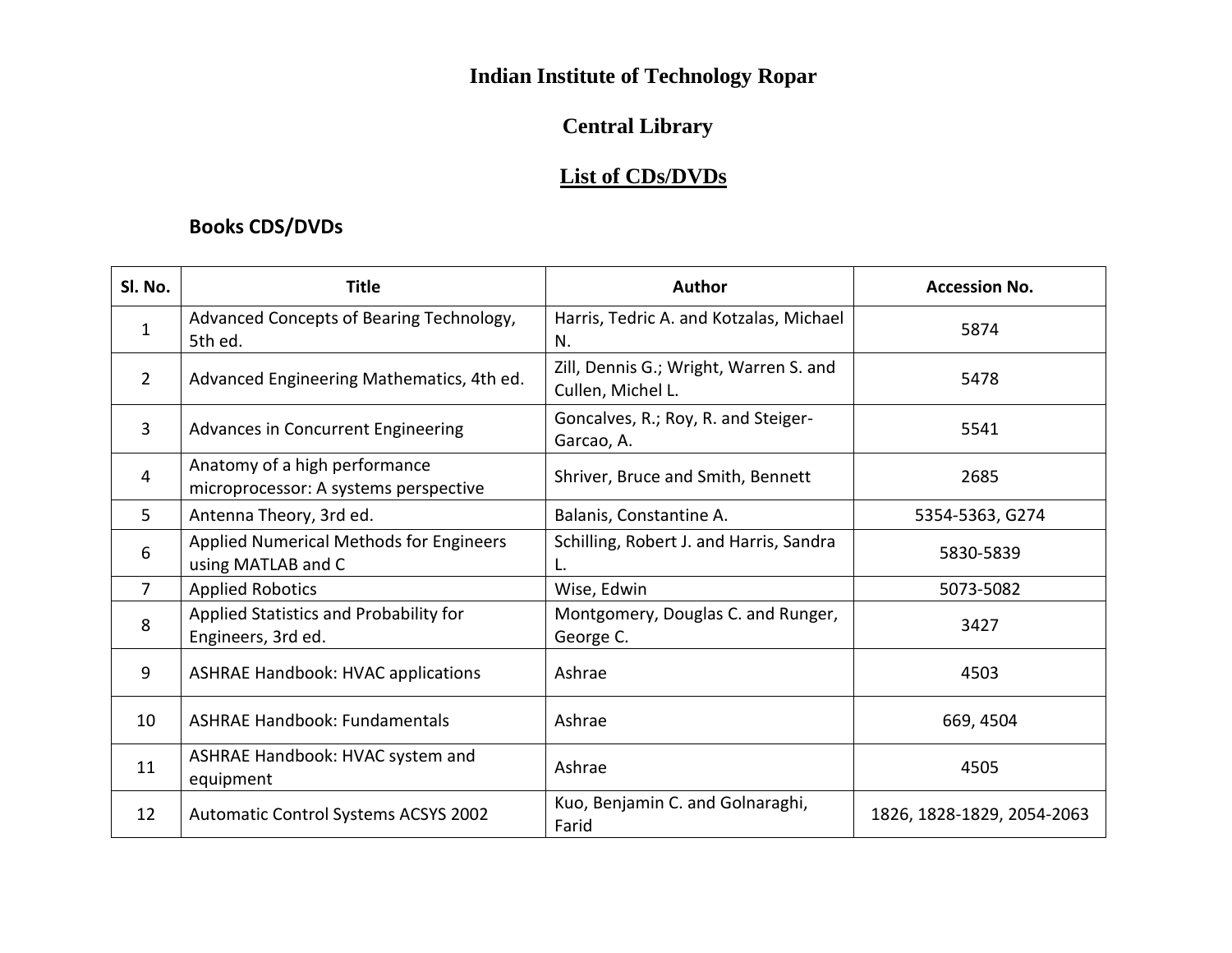| 13 | Automotive Engines, 5th ed.                                                                                    | Halderman, James D. and Mitchell,<br>James D.     | 1391-1393                                           |
|----|----------------------------------------------------------------------------------------------------------------|---------------------------------------------------|-----------------------------------------------------|
| 14 | Barron's GRE graduate record examination,<br>18th ed.                                                          | Green, Sharon Weiner and Wolf, Ira K.             | 5809                                                |
| 15 | Biopsychology, 6th ed.                                                                                         | Pinel, John P J.                                  | 7954                                                |
| 16 | Callister's Material Science and Engineering                                                                   | Callister, William D.                             | 520-533, 1160-1161, 1163-<br>1164, G209             |
| 17 | Cambridge english pronouncing dictionary                                                                       | Jones, Daniel                                     | 6445                                                |
| 18 | Casting: An Analytical Approach                                                                                | Reikher, Alexandre and Barkhudarov,<br>Michael R. | 1973                                                |
| 19 | CNC Programming Handbook, 3rd ed.                                                                              | Smid, Peter                                       | 5315                                                |
| 20 | <b>Combustion Phenomena: selected</b><br>mechanisms of flame formation, propagation,<br>and extinction         | Jarosinski, Jozef and Veyssiere,<br>Bernard       | 5880                                                |
| 21 | <b>Communication Skills</b>                                                                                    | Kumar, Sanjay and Lata, Pushp                     | 9115-9119                                           |
| 22 | Complete Wireless Design, 2nd ed.                                                                              | Sayre, Cotter W.                                  | 7942                                                |
| 23 | Computational physics                                                                                          | Landau, Robin H. and A, Manuel Jose<br>Paez Meji  | 4599                                                |
| 24 | Computational Transport Phenomena for<br><b>Engineering Analyses</b>                                           | Farmer, Richard C.                                | 3486                                                |
| 25 | Computer Architecture, 4th ed.                                                                                 | Hennessy, John L. and Patterson,<br>David A.      | 2682                                                |
| 26 | Computer numerical control: operation and<br>programming, 3rd ed.                                              | Stenerson, Jon and Curran, Kelly                  | 1107 A-B, 1103 A-B, 1104 A-B,<br>1105 A-B, 1106 A-B |
| 27 | Computer organization and design, 3rd<br>Edition                                                               | Patterson, David A. and Hennessy,<br>John L.      | 3696-3698, 3700-3702, 3717,<br>G225                 |
| 28 | Computer organization and design, 4rd<br>Edition                                                               | Patterson, David A. and Hennessy,<br>John L.      | 3714,3716-3717, 3722,3815<br>G563                   |
| 29 | Complexity and approximation: combinatorial<br>optimizational problems and their<br>approximability properties | Ausiello, Crescenzi                               | 2865                                                |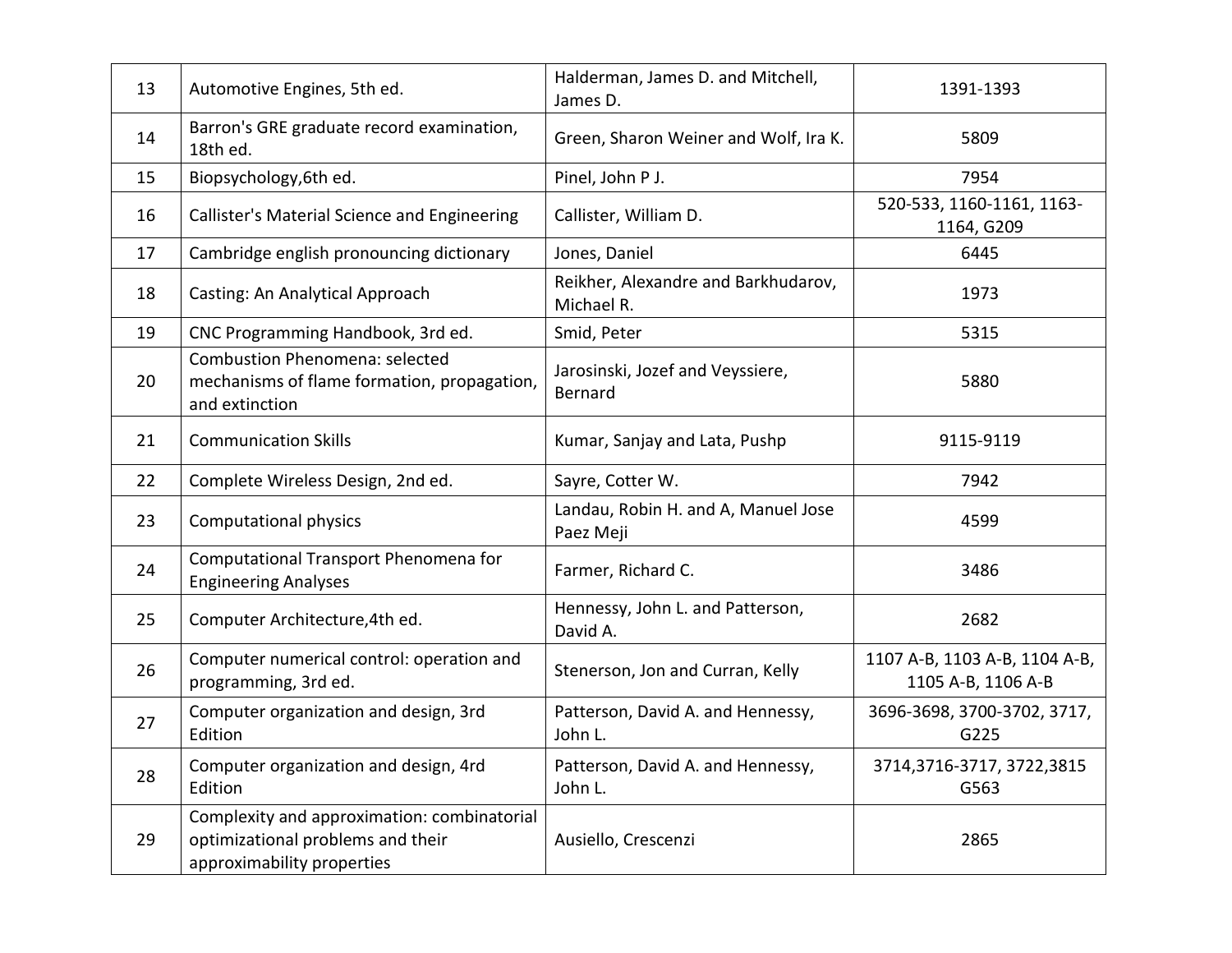| 30 | Contemporary business communication, 5th<br>Edition                               | Ober, Scot                                                      | 2644-2646                  |
|----|-----------------------------------------------------------------------------------|-----------------------------------------------------------------|----------------------------|
| 31 | Control System Engineering, 4th ed.                                               | Nise, Norman S.                                                 | 1878                       |
| 32 | Debris-flow hazards mitigation: mechanics,<br>prediction and assessment           | Rickenmann, Dieter and Chen, Cheng-<br>lung                     | 6845                       |
| 33 | DeGarmos's materials and processes in<br>manufacturing                            | Black, J. T. and Kohser, Ronald A.                              | 3342-3346, 7663-7666, 7772 |
| 34 | Design of Machine Elements, 8th ed.                                               | Spotts, M. F.                                                   | 880-882                    |
| 35 | Digital signal processing with field<br>programmable gate arrays                  | Baese, Ukle Meyer                                               | 679                        |
| 36 | Dynamic analysis of rotating systems and<br>applications                          | Prabhu, B. S. and Sekhar, A. S.                                 | 8288                       |
| 37 | Dynamics of Energy Supply, Conversion and<br><b>Utilization</b>                   | Perez-Blanco, Horacio                                           | 5872                       |
| 38 | Econometric methods, 4th ed.                                                      | Johnson, Jack and DiNardo, John                                 | 9011-9012                  |
| 39 | Electric Drives, 2nd ed.                                                          | Boldea, Ion and Nasar, S.A.                                     | 4178                       |
| 40 | Electronic circuits: handbook for design and<br>applications                      | Tietze, U.; Schenk, Ch. and Gamm, E.                            | 8035                       |
| 41 | Electric machines: steady state, transients<br>and design with MATLAB with MATLAB | Boldea, Ion and Tutelea, Lucian                                 | 4290,7200                  |
| 42 | Electromagnetic wave scattering non-<br>spherical particles                       | Rother, Tom                                                     | 4819                       |
| 43 | <b>Electromagnetics for Engineers</b>                                             | Ulaby, Fawwaz T.                                                | 4148                       |
| 44 | Electronic devices and circuits, 6th Edition                                      | Bogart, Theodore F.; Beasley, Jeffrey<br>S. and Rico, Guillermo | 2660, 7714-7717            |
| 45 | Engineering and scientific computing                                              | Gomez, Claude and Bunks, Carey                                  | 4501                       |
| 46 | Engineering Electromagnetics, 7th ed.                                             | Hayt, W. H. and Buck, J. A.                                     | 3984-3987                  |
| 47 | Engineering thin films and nanostructures<br>with Ion Beams                       | Knystautas, Emile                                               | 3319                       |
| 48 | English Phonetics and Phonology, 3rd ed.<br>(2CDs)                                | Roach, Peter                                                    | 4389 A, 4389 B             |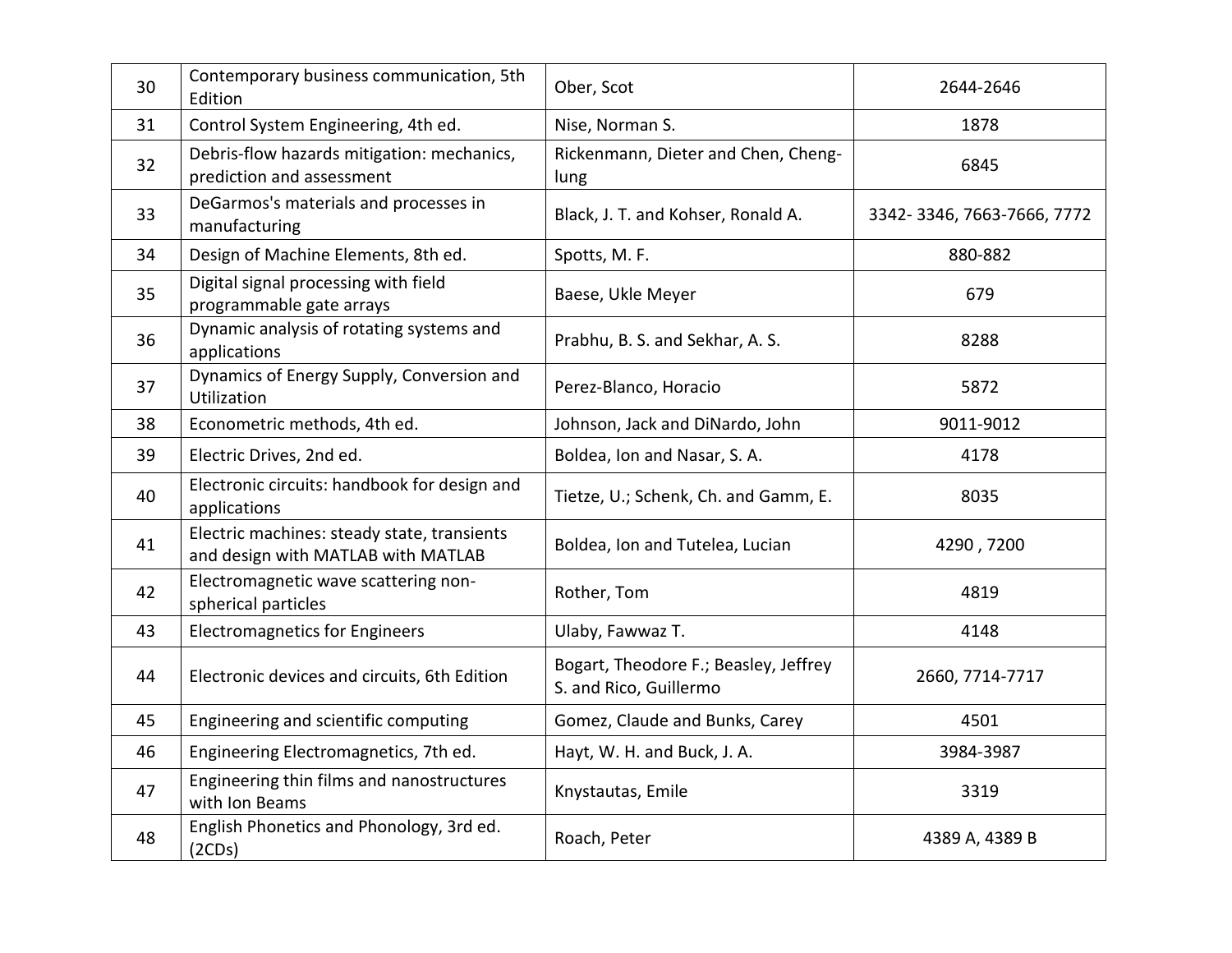| 49 | Essential Concepts of Bearing Technology,<br>5th ed.                                                                                                                 | Harris, Tedric A. and Kotzalas, Michael<br>N.                     | 3516-3517, 5875                          |
|----|----------------------------------------------------------------------------------------------------------------------------------------------------------------------|-------------------------------------------------------------------|------------------------------------------|
| 50 | Exploring Scanning Probe Microscopy with<br><b>MATHEMATICA</b>                                                                                                       | Sardid, Dror                                                      | 2446                                     |
| 51 | Fatigue of structures and materials, 2nd ed.                                                                                                                         | Schijve, Jaap                                                     | 6683                                     |
| 52 | FEM and Micromechatronics with ATILA<br>Software                                                                                                                     | Uchino, Kenji                                                     | 3479                                     |
| 53 | Fiber optic communication systems, 4th ed.                                                                                                                           | Agrawal, Govind P.                                                | 6679-6681                                |
| 54 | Finite-difference time-domain methods for<br>electromagnetics with MATLAB simulations                                                                                | Elsherbeni, Atef and Demir, Veysel                                | 6047                                     |
| 55 | First Course in Computational Physics and<br>OOP with C++                                                                                                            | Vevick, David                                                     | 2429                                     |
| 56 | Foundations of Industrial Machines: rotary<br>machines, reciprocating machines, impact<br>machines, vibration isolation system:<br>handbook for practicing engineers | Bhatia, K.G.                                                      | 658                                      |
| 57 | Foundations of physiological behavior, 6th ed.                                                                                                                       | Carlson, Neil.R.                                                  | 4310                                     |
| 58 | From atoms to galaxies: a conceptual physics<br>approach to scientific awareness                                                                                     | Hassani, Sadri                                                    | 6990                                     |
| 59 | Fuel Cells: Modeling, Control, and<br>applications                                                                                                                   | Gou, Bei; Na, Woon Ki and Diong, Bill                             | 5866                                     |
| 60 | Fundamental Manufacturing Processes, 3rd<br>ed.                                                                                                                      | Groover, Mikell P.                                                | 1093-1095, 1097, 6073-6077,<br>7643-7652 |
| 61 | Fundamentals of Applied Electromagnetics,<br>6th ed.                                                                                                                 | Ulaby, Fawwaz T.; Michielssen, Eric<br>and Ravaiolli, Umberto     | 4245                                     |
| 62 | Fundamentals of Electrical Engineering and<br>Technology                                                                                                             | Stanley, William D.; Hackworth, John<br>R.                        | G150                                     |
| 63 | Fundamentals of Electromagnetics with<br>MATLAB, 2nd ed.                                                                                                             | Lonngren, Karl E; Savov, Sava V and<br>Jost, Randy J.             | 3918-3919                                |
| 64 | <b>Fundamentals of Machine Component</b><br>Design, 3rd Ed.                                                                                                          | Juvinall, Robert C. and Marshek, Kurt<br>M.                       | 1297-1298, 1300-1301, 4007               |
| 65 | Fundamentals of thermodynamics (Tables of<br>Thermodynamics and transport properties)                                                                                | Sonntag, Richard E.; Borgnakke, Claus<br>and Wylen, Gordon J. Van | 1114-1117                                |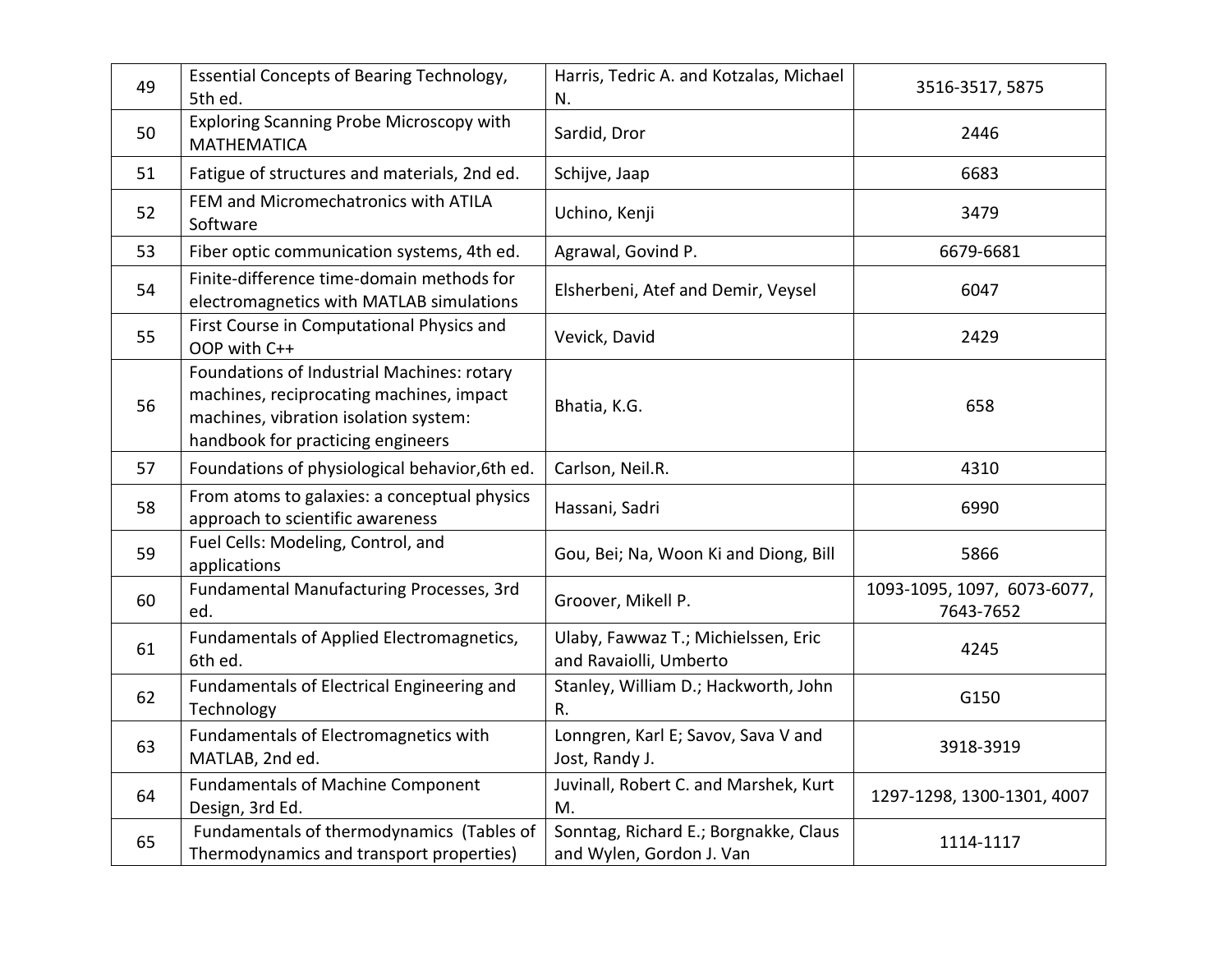| 66 | Guided Explorations of the Mechanics and<br><b>Structures</b>                       | Doyle, James F.                                                 | 1700                      |
|----|-------------------------------------------------------------------------------------|-----------------------------------------------------------------|---------------------------|
| 67 | Handbook of Experimental Fluid Mechanics                                            | Tropea, Cameron; Yarin, Alexander L.<br>and Foss, John F.       | 659                       |
| 68 | Handbook of materials measurement<br>methods                                        | Czichos, Saito, Smith (Ed.)                                     | 4660                      |
| 69 | Heating and cooling of buildings: design for<br>efficiency, Rev. 2nd ed.            | Kreider, Jan F.; Curtis, Peter S. and<br>Rabl, Ari              | 6512, 6682                |
| 70 | India-Pakistan Relations, 1947-2007                                                 | Bhasin, Avtar Singh                                             | G671-G680                 |
| 71 | Introduction to Nanoscale Science and<br>Technology                                 | Ventra, Massimiliano Di Ventra                                  | 705                       |
| 72 | Introduction to Numerical Methods, 2nd ed.                                          | Kharab, Abdelwahab and Guenther,<br>Ronald B.                   | 4202                      |
| 73 | Introduction to Operations Research, 9th ed.                                        | Hillier, F.S.; Lieberman, G.J.                                  | 8064-8068                 |
| 74 | Introduction to probability and statistics for<br>engineers and scientists, 4th ed. | Ross, Sheldon M.                                                | 3186                      |
| 75 | Introduction to thermal and fluid engineering                                       | Kraus, Allan D.; Welty, James R. and<br>Aziz, Abdul             | 8108                      |
| 76 | Introduction to the Thermodynamics of<br>Materials, 5th ed.                         | Gaskell, David R.                                               | 1702                      |
| 77 | Introduction to VLSI circuits and systems                                           | Uyemura, John P.                                                | 8795, 8442                |
| 78 | Introductory biophysics: perspectives on the<br>living state                        | Claycomb, James and Tran, Jonathan<br>Quoc P.                   | 7424                      |
| 79 | Kinematics, Dynamics and Design of<br>Machinery, 2nd ed.                            | Waldron, Kenneth J. and Kinzel, Gary<br>J.                      | 1317-1320                 |
| 80 | Machinery's Handbook, 26th ed.                                                      | Jones, Franklin D.; Horton, Holbrook L.<br>and Ryffel, Henry H. | 5038                      |
| 81 | Machining dynamics: frequency response to<br>improved productivity                  | Schmitz, Tony L. and Smith, K. Scott                            | 6879                      |
| 82 | Materials Science for Engineers, 6th Ed.                                            | Shackelford, James F. and<br>Muralidhana K. Madanpali           | 858 A-B, 859 A-B, 862 A-B |
| 83 | Mathematica by example                                                              | Abell, Martha A. and Braselton, James<br>Р.                     | 7305                      |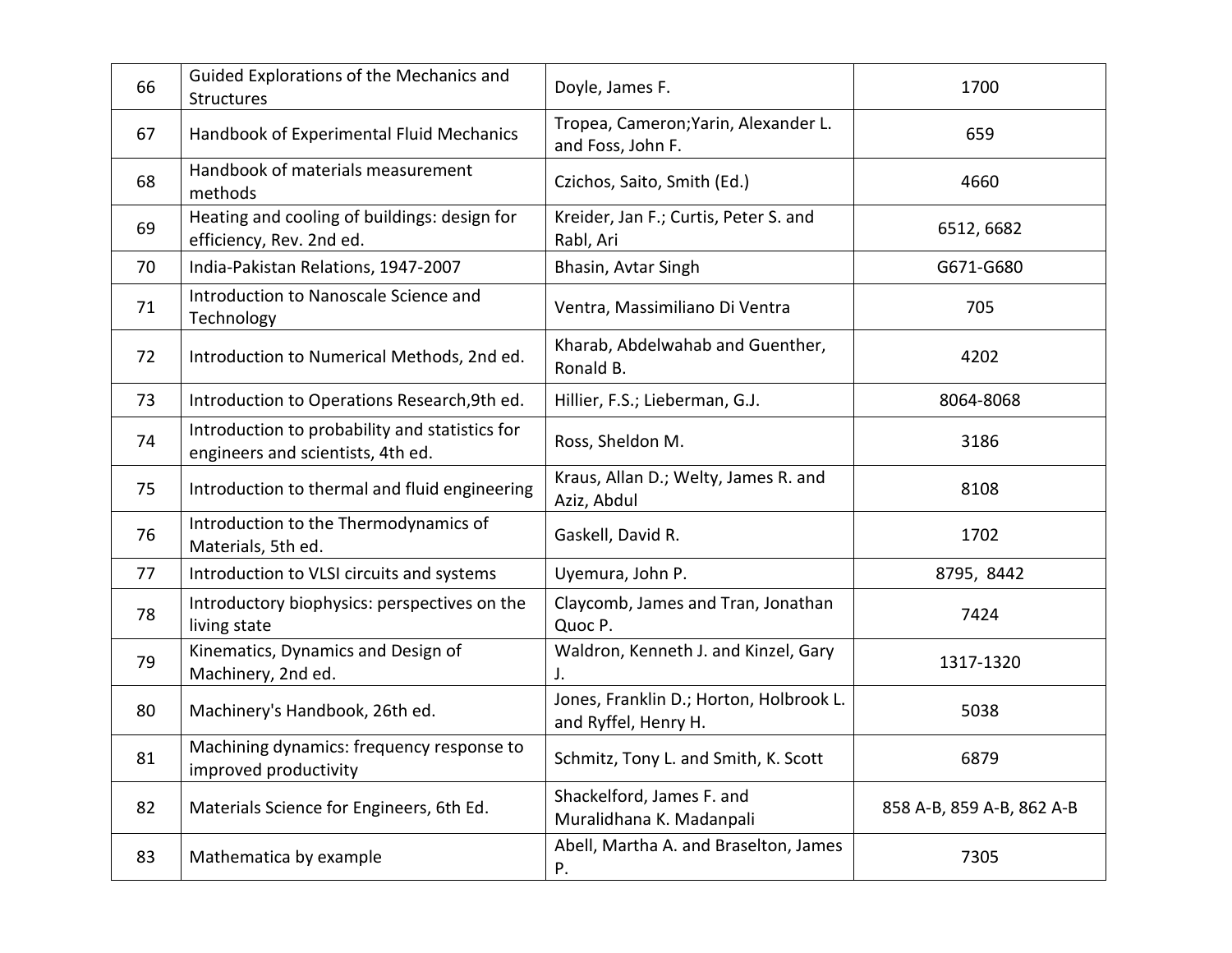| 84  | Mathematica for theoretical physics: classical<br>mechanics and nonlinear dynamics               | Baumann, Gerd                                                       | 2936, 3312          |
|-----|--------------------------------------------------------------------------------------------------|---------------------------------------------------------------------|---------------------|
| 85  | <b>MATLAB Codes for Finite Element Analysis</b>                                                  | Ferreira, A. J. M.                                                  | 1706                |
| 86  | Mechanics of Materials, 6th ed.                                                                  | Pytel, Andrew and Kiusalaas, Jaan                                   | 5063-5072           |
| 87  | Mechatronics                                                                                     | Hegde, G. S.                                                        | 7535-7536           |
| 88  | <b>Mechatronics System Design</b>                                                                | Shetty, Devdas and Kolk, Richard A.                                 | 5053-5062           |
| 89  | Mechatronics: Integrated Mechanical<br><b>Electronic Systems</b>                                 | Ramachandran, K. P.; Vijayaraghavan,<br>G.K. and Balasundaram, M.S. | 1302, 1304-1306     |
| 90  | Microcontrollers in practice                                                                     | Mitescu, M. and Susnea, I.                                          | 8037-8038           |
| 91  | Microelectronic Circuits, 5th ed.                                                                | Sedra, Adel S. and Smith, Kenneth C.                                | 5738-5747,8432-8441 |
| 92  | Microstructure and texture in steels and<br>other materials                                      | Haldar, Arunansu; Suwas, Satyam and<br>Bhattacharjee, Debashish     | 3184                |
| 93  | Modern electronic communication, 9th ed.                                                         | Beasley, Jeffrey S. and Miller, Gary M.                             | 7375-7378           |
| 94  | Network Analysis with Application, 4th                                                           | Stanley, William D.                                                 | 7368, 7968-7969     |
| 95  | Numerical and Analytical Methods for<br>Scientists and Engineers using Mathematica               | Dubin, Daniel                                                       | 3772                |
| 96  | <b>Numerical Methods for Nonlinear</b><br><b>Engineering Models</b>                              | Hauser, John R.                                                     | 3816                |
| 97  | Numerical Methods with C++ Programming                                                           | Somasundaram, R. M. and<br>Chandrasekaran, R. M.                    | 3392                |
| 98  | Numerical methods with computer program<br>in $C++$                                              | Ghosh, Pallab                                                       | 3393                |
| 99  | Numerical recipes: the art of scientific<br>computing                                            | Press, William H.                                                   | 4201                |
| 100 | Object oriented implementation of numerical<br>methods: an introduction to Java and<br>Smalltalk | Besset, Didier H.                                                   | 691                 |
| 101 | Object-Oriented Software Construction, 2nd<br>ed.                                                | Meyer, Bertrand                                                     | 3376                |
| 102 | <b>Operations Management</b>                                                                     | Heizer, Reader and Rajashekhar                                      | 7943-7952           |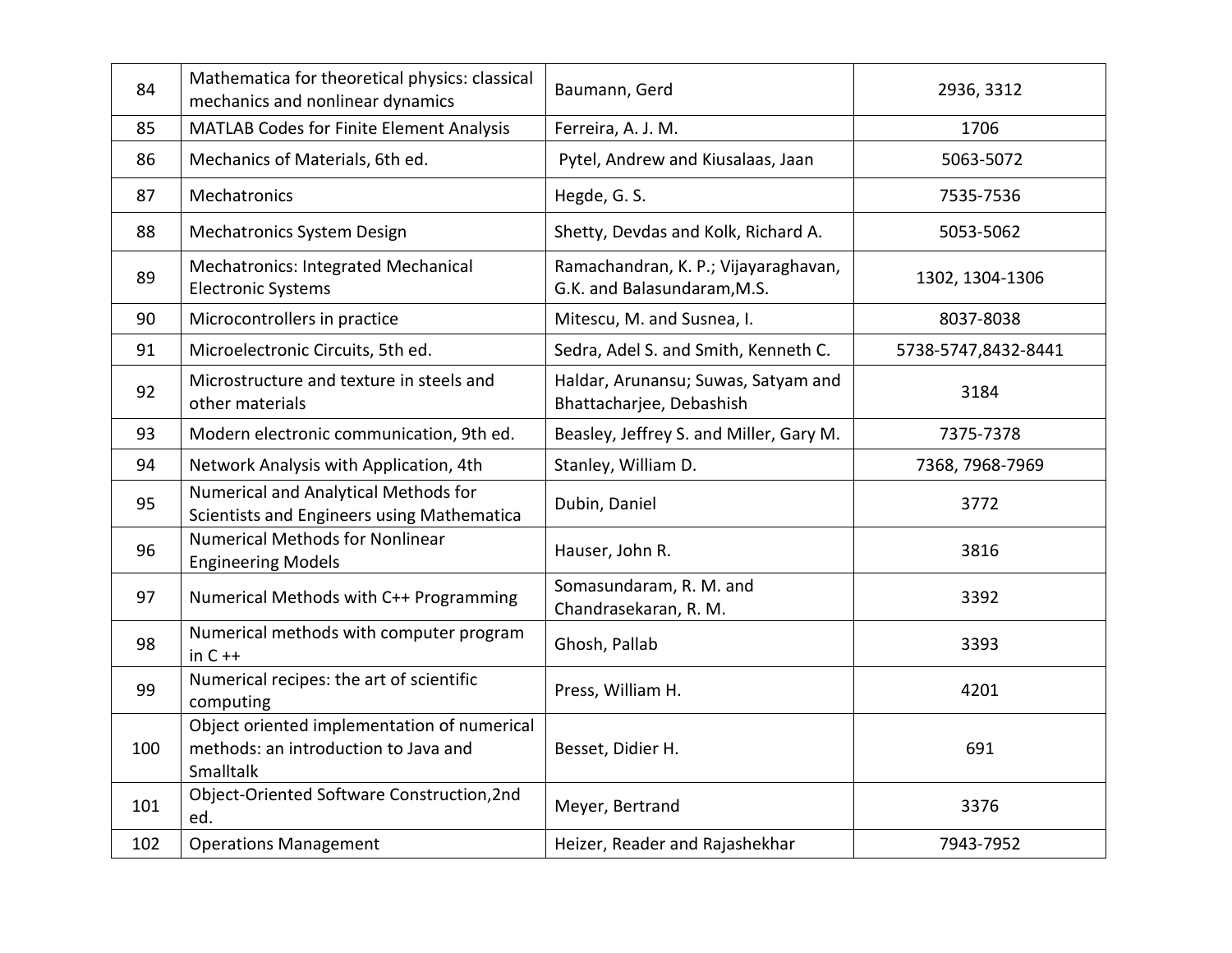| 103 | <b>Operations Research</b>                                                 | Winston, Waynel                                                  | 5226-5235            |
|-----|----------------------------------------------------------------------------|------------------------------------------------------------------|----------------------|
| 104 | Operations Research: an introduction, 8th ed.                              | Taha, Hamdy A.                                                   | 8058-8062, G602      |
| 105 | Optical Fibre telecommunications V B:<br>systems and networks              | Kaminow, Ivan P.; Li, Tingye and<br>Willner, Alan E.             | 6701                 |
| 106 | Principles of modern manufacturing                                         | Groover, Mikell P.                                               | 6730                 |
| 107 | Psychology                                                                 | Ciccarelli, Saundra K. and Meyer,<br>Glenn E.                    | 4302, 4358           |
| 108 | Portfolio optimization                                                     | Best, Michael J.                                                 | 6944                 |
| 109 | Power Electronics: converters applications<br>and design, 4th ed.          | Mohan, Ned; Undeland, Tore M. and<br>Robbins, William P.         | 5914-5918            |
| 110 | Power Generation Operation and Control,<br>2nd ed.                         | Wood, Allen J. and Wollenberg, Bruce<br>F.                       | 3991, 7918           |
| 111 | Power System Analysis and Design, 4th ed.                                  | Glover, J.Duncan; Sharma, Mulukutla<br>S. and Overbye, Thomas J. | G124                 |
| 112 | Probability and Statistics for Engineers                                   | Hayter, Anthony J.                                               | G210                 |
| 113 | Probability: An Introduction                                               | Santos, David A.                                                 | 7734                 |
| 114 | Programming Language Pragmatics, 2nd ed.                                   | Scott, Michael L.                                                | 2558-2567, 2569-2572 |
| 115 | Radiation heat transfer: a statistical approach                            | Mahan, T. Robert                                                 | 4256                 |
| 116 | Rotating Machinery Vibration: from analysis<br>to troubleshooting, 2nd ed. | Adams, Maurice L.                                                | 5022                 |
| 117 | Seminars in organic synthesis                                              | SCI                                                              | 6844                 |
| 118 | Solving direct and inverse heat conduction<br>problems                     | Taler, Jan and Duda, Piotr                                       | 4495                 |
| 119 | Springer handbook of nanotechnology                                        | Bhushan, Bharat                                                  | 6994                 |
| 120 | Structured computer organization, 5th<br>Edition                           | Tanenbaum, Andrew S.                                             | 4427-4430            |
| 121 | Symmetry theory in molecular physics with<br>mathematica                   | McClain, William Martin                                          | 6952                 |
| 122 | Table of Integrals, Series and products, 7th ed.                           | Ryzhik, I. M.; Gradshteyn, I. S. and<br>Jeffrey, Alan            | 3311                 |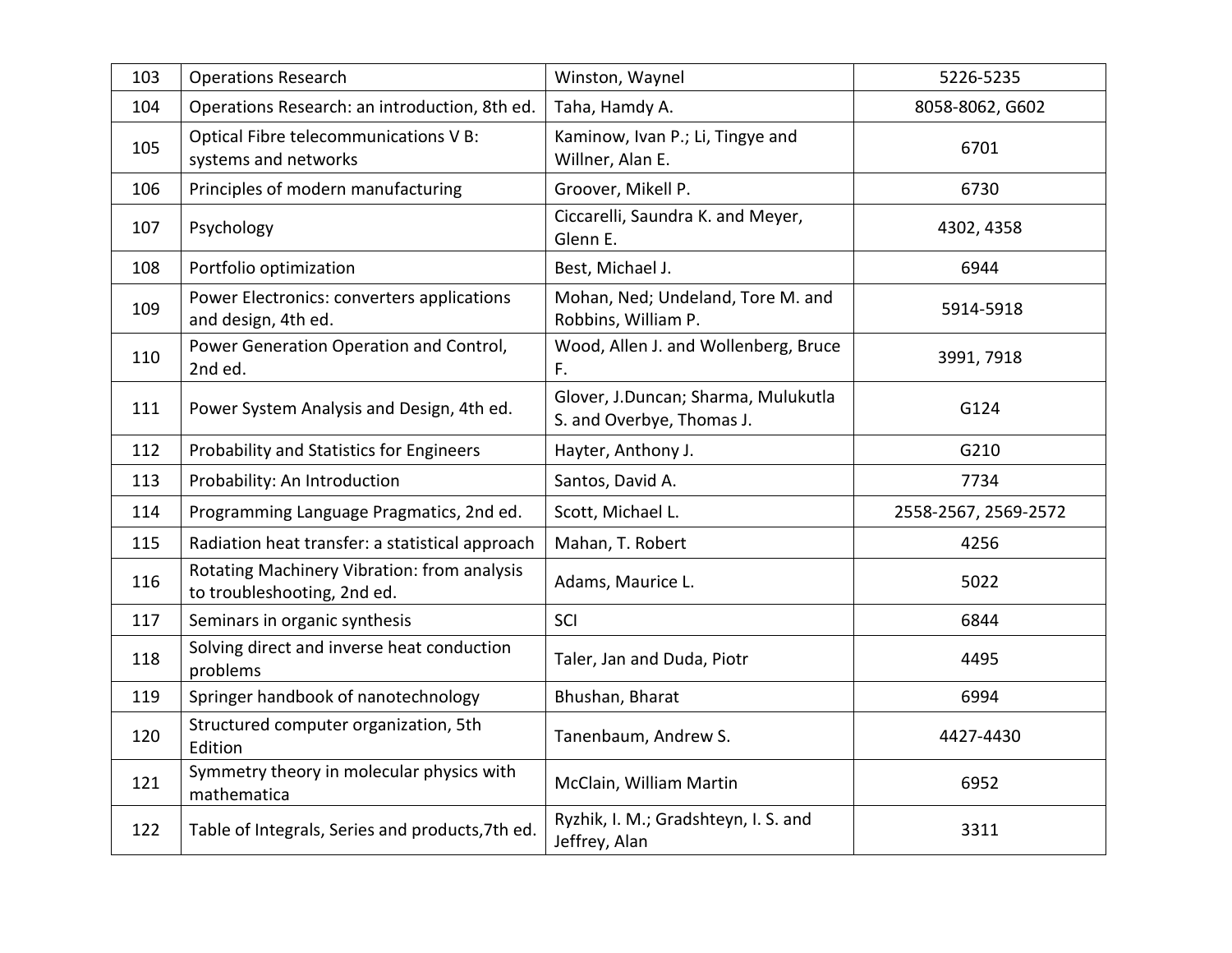| 123 | Technical Communication11/6/2013<br>Principles and Practice, 2nd Ed. | Raman, Meenakshi and Sharma,<br>Sangeeta       | 9120-9124 |
|-----|----------------------------------------------------------------------|------------------------------------------------|-----------|
| 124 | Teri Energy Data Directory and Yearbook                              | Teri                                           | 8375      |
| 125 | Theory and Design for Mechanical<br>Measurement, 3rd ed.             | Figliola, Richard S. and Beasley,<br>Donald E. | 1282-1285 |
| 126 | Time-saver standards for architectural design                        | Watson, Donald                                 | 8487      |
| 127 | <b>TOEFL IBT</b>                                                     | Kaplan [Corpn.]                                | G316 I-II |
| 128 | Top 1000 corporate companies in India                                | Francis, L and James, Bijo.                    | 7590      |
| 129 | Understanding Psychology, 6th ed.                                    | Feldman, Robert S.                             | 4341      |
| 130 | VHDL: Modular design and synthesis of cores<br>and systems, 3rd ed.  | Navabi, Zainalabedin                           | 7083-7084 |
| 131 | <b>VHDL: Programming by example</b>                                  | Perry, Douglas L.                              | 7074-7075 |
| 132 | Visual story telling                                                 | Arnold, Brian and Eddy, Brendan                | 4374      |
| 133 | Wind Energy Resource Survey in India, Vol.6                          | C-WET (Centre for Wind Energy<br>Technology)   | 6168-6169 |

#### **NPTEL Lecture Series**

| SI. No. | <b>Title</b>                    | <b>Author</b> | Lecture No.                | <b>Accession No.</b> |
|---------|---------------------------------|---------------|----------------------------|----------------------|
|         | <b>DC Machines</b>              | Murthy, S.S.  | Lec. 1 - Lec. 12           | DR 50 - DR 61        |
|         | <b>Electric Drives</b>          | Murthy, S.S.  | Lec. 1 - Lec. 13           | DR12 - DR 24         |
| 3       | <b>Electric Machines</b>        | Murthy, S.S.  | Lec. 1 - Lec. 14           | DR 25 - DR 38        |
|         | <b>Electromechanical Energy</b> |               | Lec. 1 - Lec. 20, Lec. 1 - | DR 62 - DR 120       |
| 4       | Conversion                      | Murthy, S.S.  | Lec. 39                    |                      |
|         | <b>Induction Machines</b>       | Murthy, S.S.  | Lec. 1 - Lec. 11           | DR 1 - DR 11         |
| 6       | <b>Synchronous Machines</b>     | Murthy, S.S.  | Lec. 1 - Lec. 11           | DR 39 - DR 49        |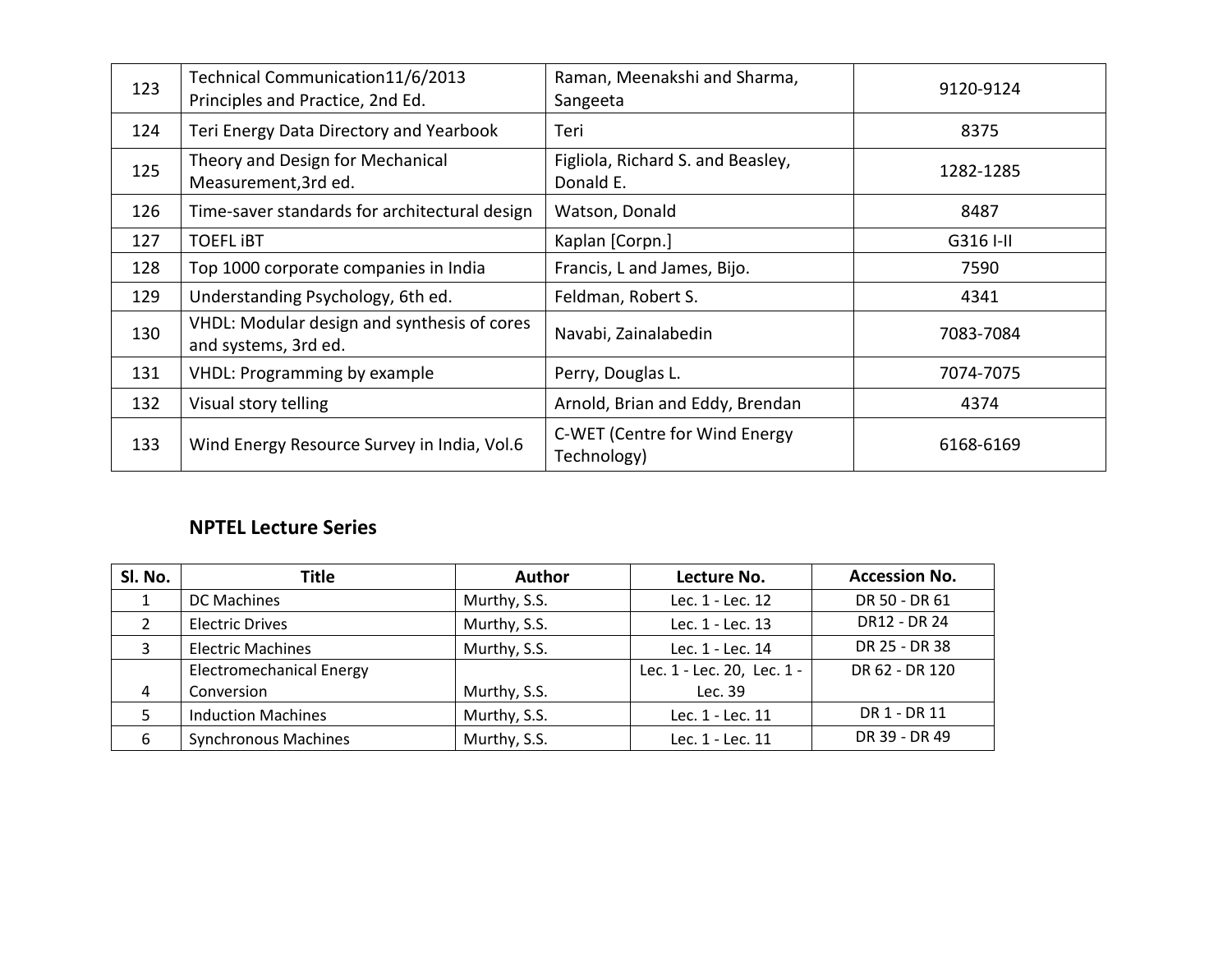### **Lecture Series, Auston University: Birmingham**

| SI. No.        | <b>Title</b>                      | <b>Author</b>        | <b>Accession No.</b> |
|----------------|-----------------------------------|----------------------|----------------------|
| 1              | Diabetes: Sugar, but not so sweet | Bailey, Cliff        | <b>DR 122</b>        |
|                | European union of states:         |                      |                      |
| $\overline{2}$ | Geopolitics and values            | Sutton, Michael      | DR 127               |
| 3              | Hidden (in) translation           | Schaffner, Christina | DR 123               |
|                | Human brain mapping: An Aston     |                      |                      |
| 4              | Journey                           | Furlong, Paul        | DR 124               |
|                | Leadership, image and style: The  |                      |                      |
| 5              | politics of persuasion            | Gaffney, John        | DR 126               |
|                | Nonlinear photonics: Self         |                      |                      |
| 6              | organisation of light             | Turitsyn, Sergei     | <b>DR128</b>         |
|                | Shaping the green empire: At the  |                      |                      |
| 7              | forefront of low carbon research  | Hornung, Andreas     | DR 125               |
|                | What has inward investment ever   |                      |                      |
| 8              | done for us?                      | Driffield, Nigel     | DR 121               |

# **Conference Proceedings**

| SI. No. | Title                             | <b>Editor</b>                | <b>Accession No.</b> |
|---------|-----------------------------------|------------------------------|----------------------|
|         | 35th National Systems Conference, | Ghosh, D.; Sahu, P.K.; Panda |                      |
|         | Delhi, 2012                       | G. and Mukhopadhyay, S.      | CP <sub>1</sub>      |
|         | <b>DAE-BRNS National Laser</b>    |                              |                      |
| 2       | Symposium (NLS-20), Chennai       |                              | CP23                 |
|         | Proceedings of the Ist IEEE/IIAE  |                              |                      |
|         | International Conference on       |                              |                      |
|         | Intelligent Systems and Image     |                              |                      |
|         | Processing, Japan, 2013           |                              | CP22                 |